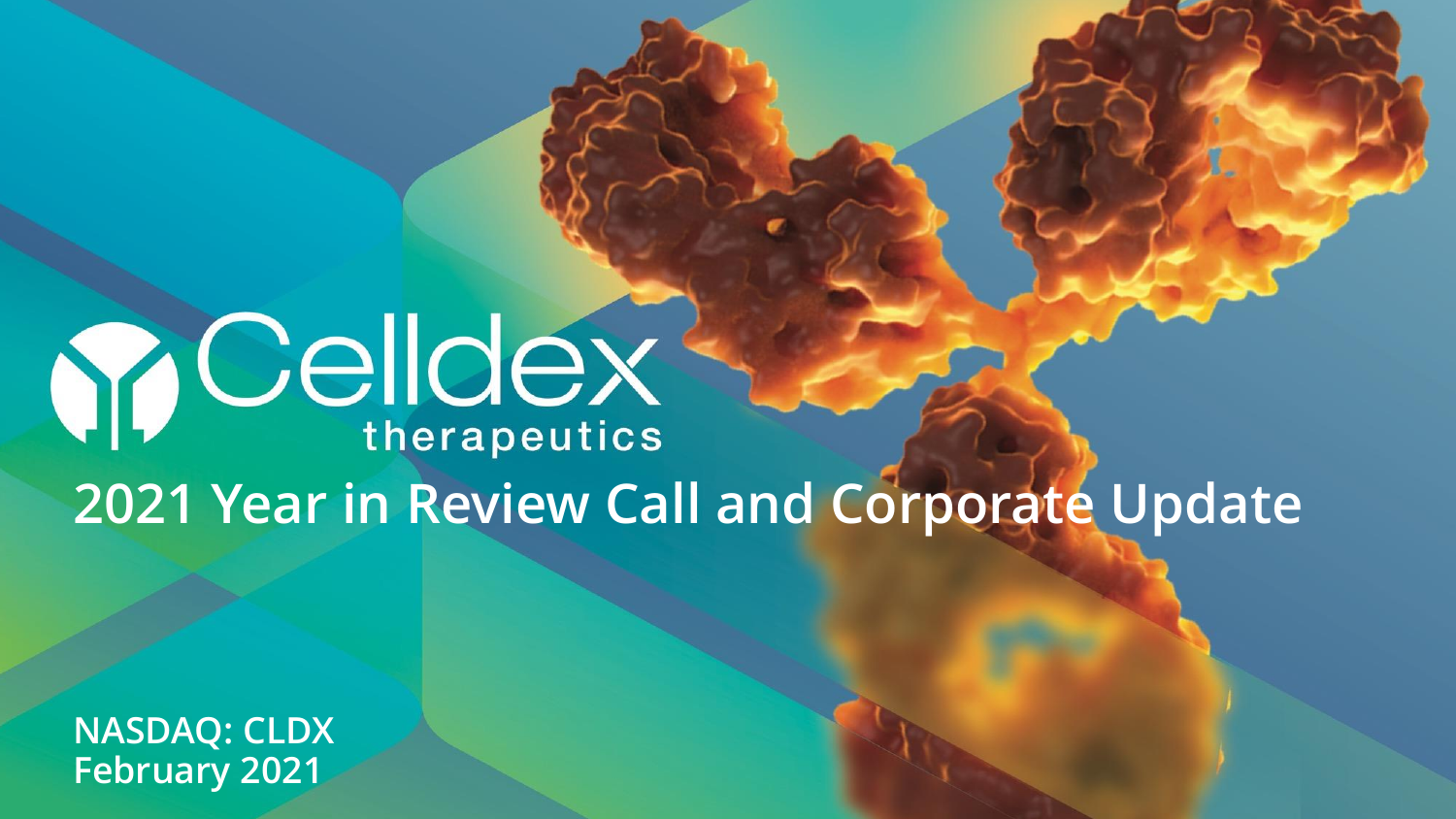

This communication contains "forward-looking" statements within the meaning of the Private Securities Litigation Reform Act of 1995. All statements other than statements of historical fact are statements that could be forward-looking statements. You can identify these forwardlooking statements through our use of words such as "may," "will," "can," "anticipate," "assume," "should," "indicate," "would," "believe," "contemplate," "expect," "seek," "estimate," "continue," "plan," "point to," "project," "predict," "could," "intend," "target," "potential" and other similar words and expressions of the future. These forward-looking statements are subject to risks and uncertainties that may cause actual future experience and results to differ materially from those discussed in these forward-looking statements. Important factors that might cause such a difference include, but are not limited to, the timing, cost and uncertainty of obtaining regulatory approvals for product candidates; our ability to develop and commercialize products before competitors that are superior to the alternatives developed by such competitors; the validity of our patents and our ability to avoid intellectual property litigation, which can be costly and divert management time and attention; and the other factors listed under "Risk Factors" in our filings with the SEC, including Forms 10-K, 10-Q and 8-K. Celldex does not undertake any obligation to release publicly any revisions to such forward-looking statement to reflect events or circumstances after the date hereof or to reflect the occurrence of unanticipated events.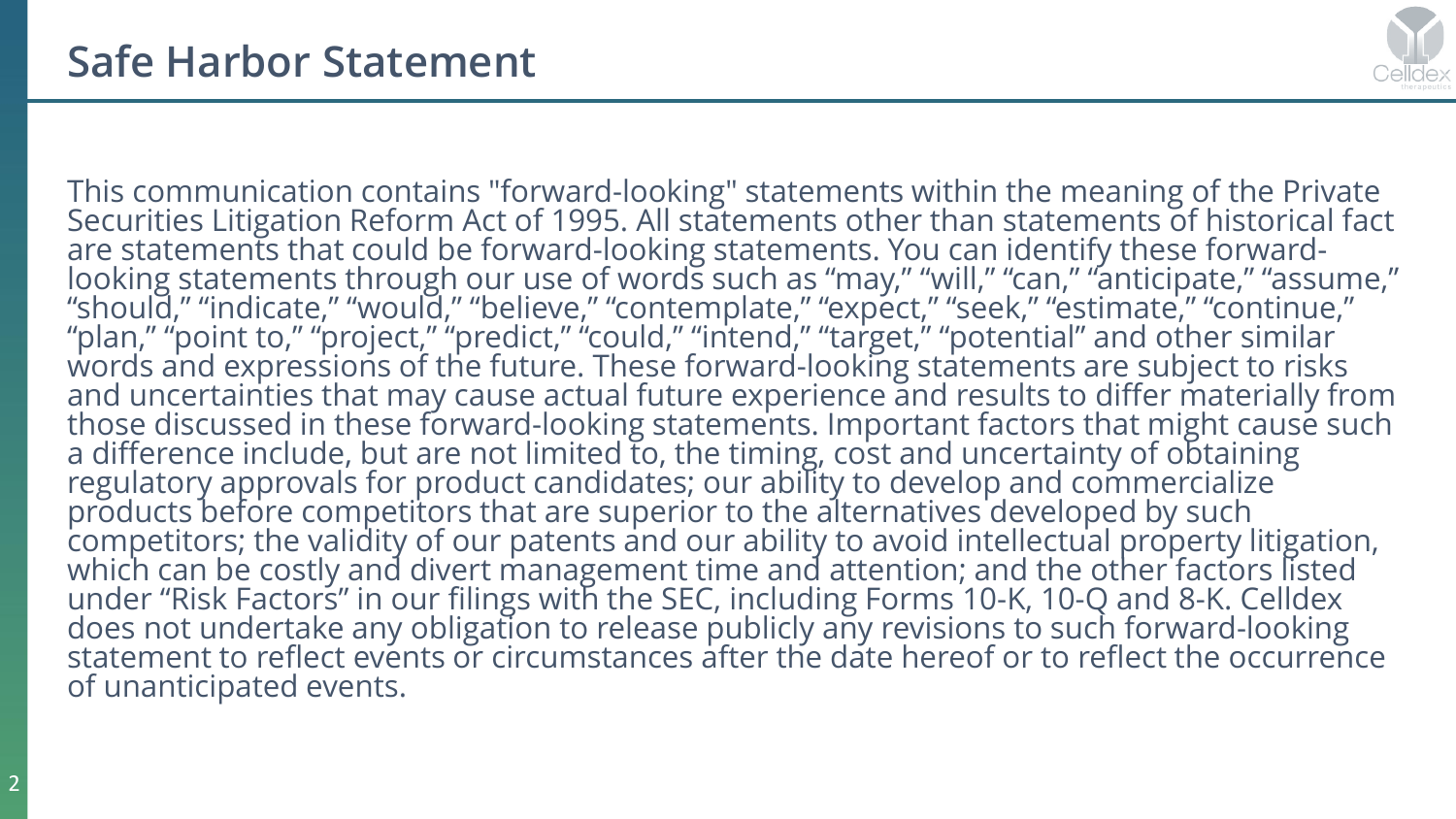**Agenda**



#### **Participants Agenda**

**Anthony S. Marucci** Co-founder & Chief Executive Officer

**Tibor Keler, Ph.D.** Co-founder & Chief Scientific Officer

**Diane C. Young, M.D.** Chief Medical Officer

**Margo Heath-Chiozzi, M.D.** Senior Vice President, Regulatory Affairs

**Diego Alvarado, Ph.D.** Executive Director, Research

**Sarah Cavanaugh**  Senior Vice President, Corporate Affairs & Administration

- **Completed Phase 2 Readiness Activities**
	- Phase 1 Subcutaneous CDX-0159 Study Results
	- 6 Month Chronic Toxicology Study Results
- **CDX-0159 Development Plan**
- **CDX-0159 Clinical Development Expansion**
	- Eosinophilic esophagitis (EoE)
- **Pipeline Milestones**
- **Q&A**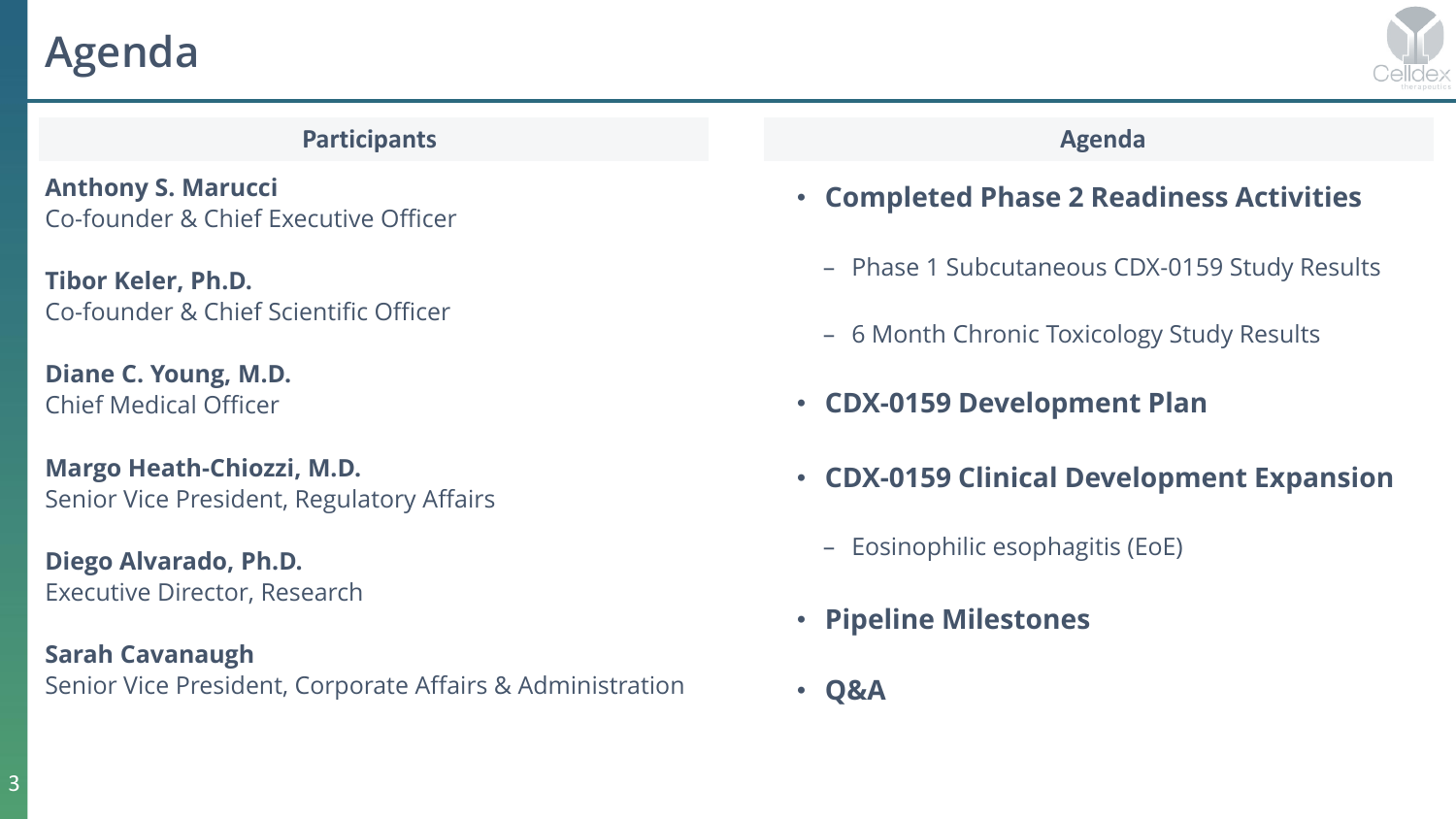## **Strong Clinical Pipeline with Multiple Inflection Points**

4



| <b>PROGRAM</b>                                                           | PRECLINICAL                                                                   | <b>PHASE 1</b> | PHASE 2/3 |  |  |  |  |
|--------------------------------------------------------------------------|-------------------------------------------------------------------------------|----------------|-----------|--|--|--|--|
| Inflammation                                                             |                                                                               |                |           |  |  |  |  |
| <b>CDX-0159</b><br><b>KIT Antagonist mAb</b>                             | Chronic inducible urticaria (CIndU) to enter Ph2 2Q 2022<br>ColdU, SD & CholU |                |           |  |  |  |  |
|                                                                          | Chronic spontaneous urticaria (CSU) to enter Ph2 2Q 2022                      |                |           |  |  |  |  |
|                                                                          | Prurigo nodularis (PN)                                                        |                |           |  |  |  |  |
|                                                                          | Eosinophilic esophagitis (EoE) to enter Ph2 YE 2022                           |                |           |  |  |  |  |
| Oncology                                                                 |                                                                               |                |           |  |  |  |  |
| $CDX-1140 - CD40$                                                        | <b>SCCHN &amp; NSCLC w/pembro</b>                                             |                |           |  |  |  |  |
| <b>Bispecific Platform - Next Generation Inflammatory &amp; Oncology</b> |                                                                               |                |           |  |  |  |  |
| $CDX-527 - PD-L1 & CD27$                                                 | Ovarian cancer                                                                |                |           |  |  |  |  |
| <b>Preclinical</b> - $ LT4 & PD-(L)1 $                                   | Solid tumors                                                                  |                |           |  |  |  |  |
| <b>Preclinical - SCF/KIT</b>                                             | Inflammatory/<br>autoimmune                                                   |                |           |  |  |  |  |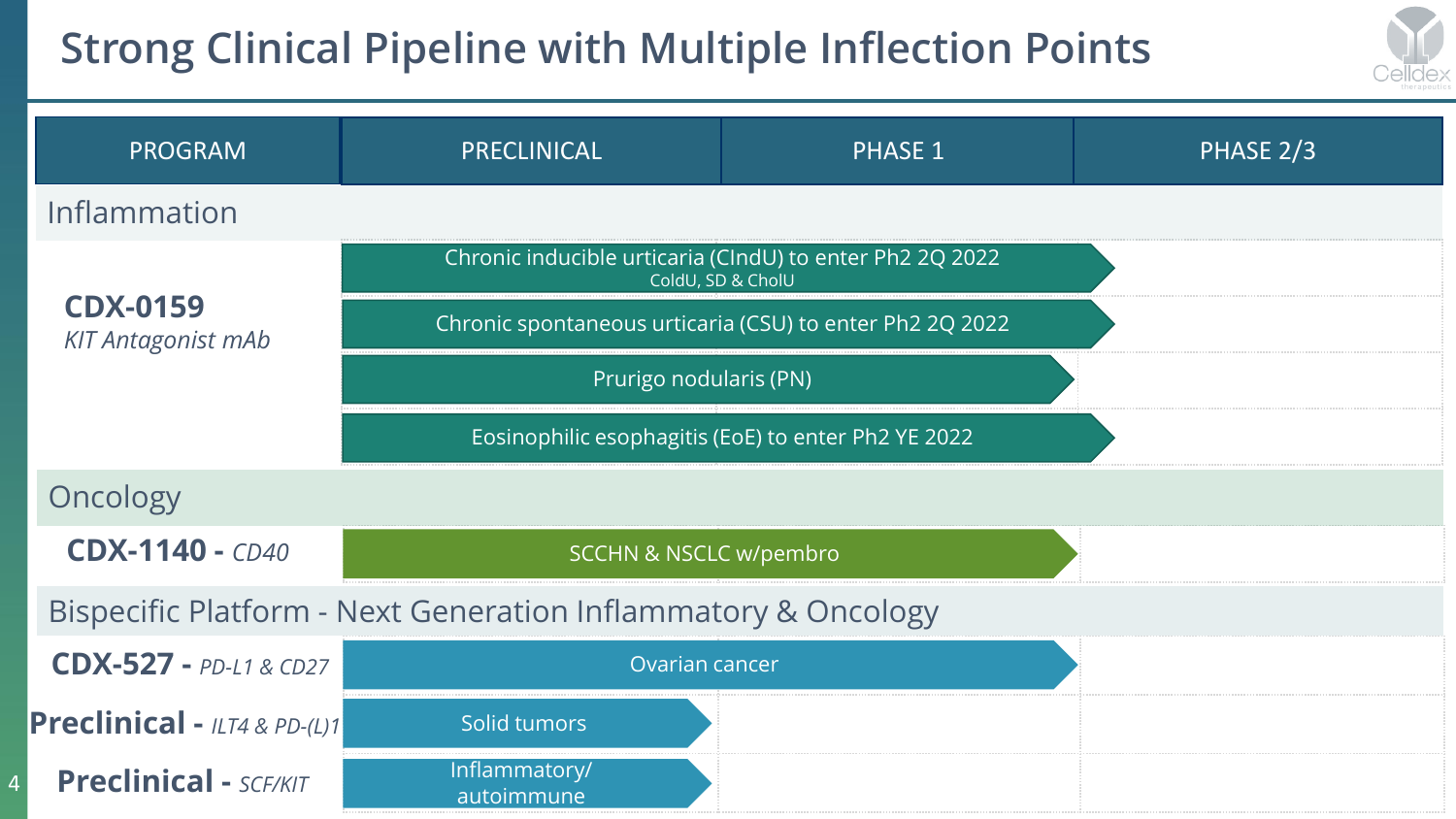

# **Completed Phase 2 Readiness Activities**

**Phase 1 Single Ascending Doses of Subcutaneous CDX-0159 Trial Healthy Volunteers**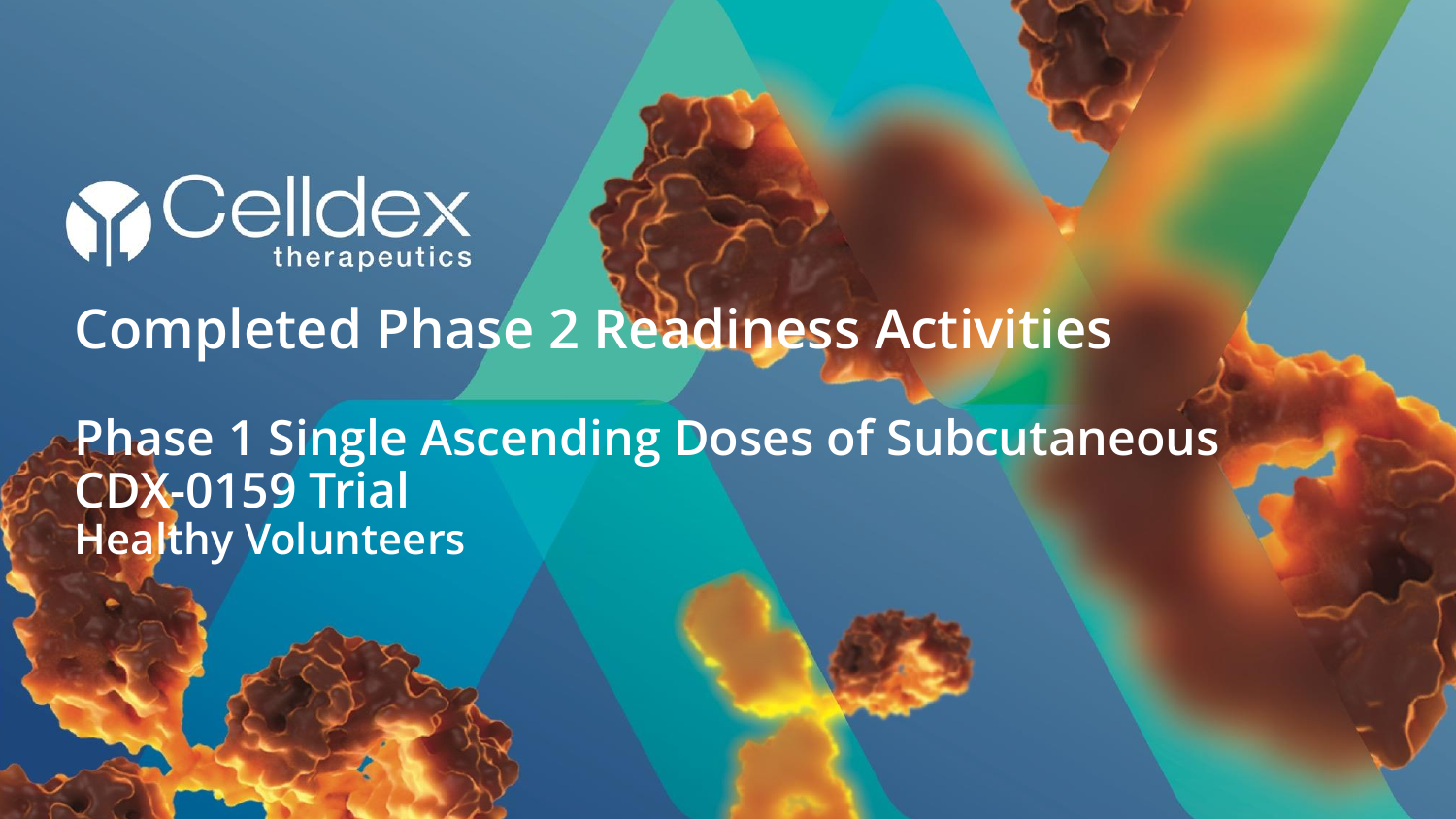#### **Phase 1 Single Ascending Doses of Subcutaneous CDX-0159 Trial Design Healthy Volunteers** Celldex



**Population: Healthy adults** 

**Design:** Randomized, double-blind, placebo-controlled, single ascending dose

**Primary Endpoint:** Safety and Tolerability

**Secondary Endpoints:** PK, PD (circulating tryptase and SCF), Immunogenicity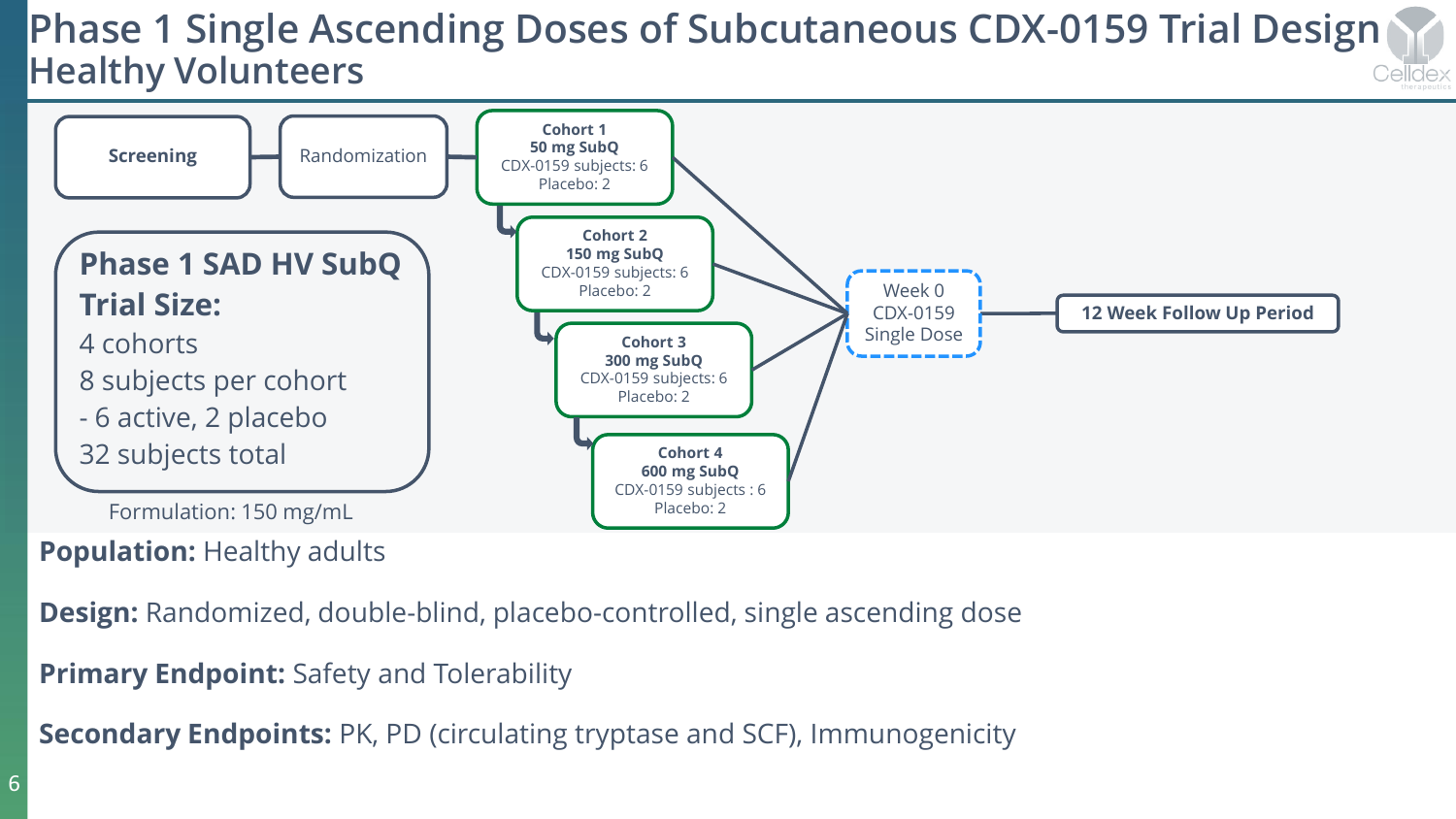### **Phase 1 Single Ascending Doses of Subcutaneous CDX-0159 Trial Positive data support planned Phase 2 programs with SubQ**



Subcutaneous (SubQ) formulation demonstrated well tolerated safety profile at patient convenient dosing volumes

- **SubQ delivery of CDX-0159 resulted in dose dependent, rapid and sustained decreases in serum tryptase**
	- Profound tryptase suppression indicative of systemic mast cell ablation
	- The kinetics of tryptase decrease similar to IV dosing
- **Well tolerated at all dose levels with no injections site reactions**
	- Consistent with previous IV studies, mild and asymptomatic decreases in heme parameters were seen in a subset of subjects; as previously observed in both patient and healthy volunteer studies
- **SubQ expected to offer patients convenient dosing; planned studies to target dosing volumes of 2 mls or less**
	- Multiple dose levels identified that possess favorable pharmacokinetic properties
- **Data will be used advance SubQ dosing of CDX-0159 in future studies, including Phase 2 CSU and CIndU studies**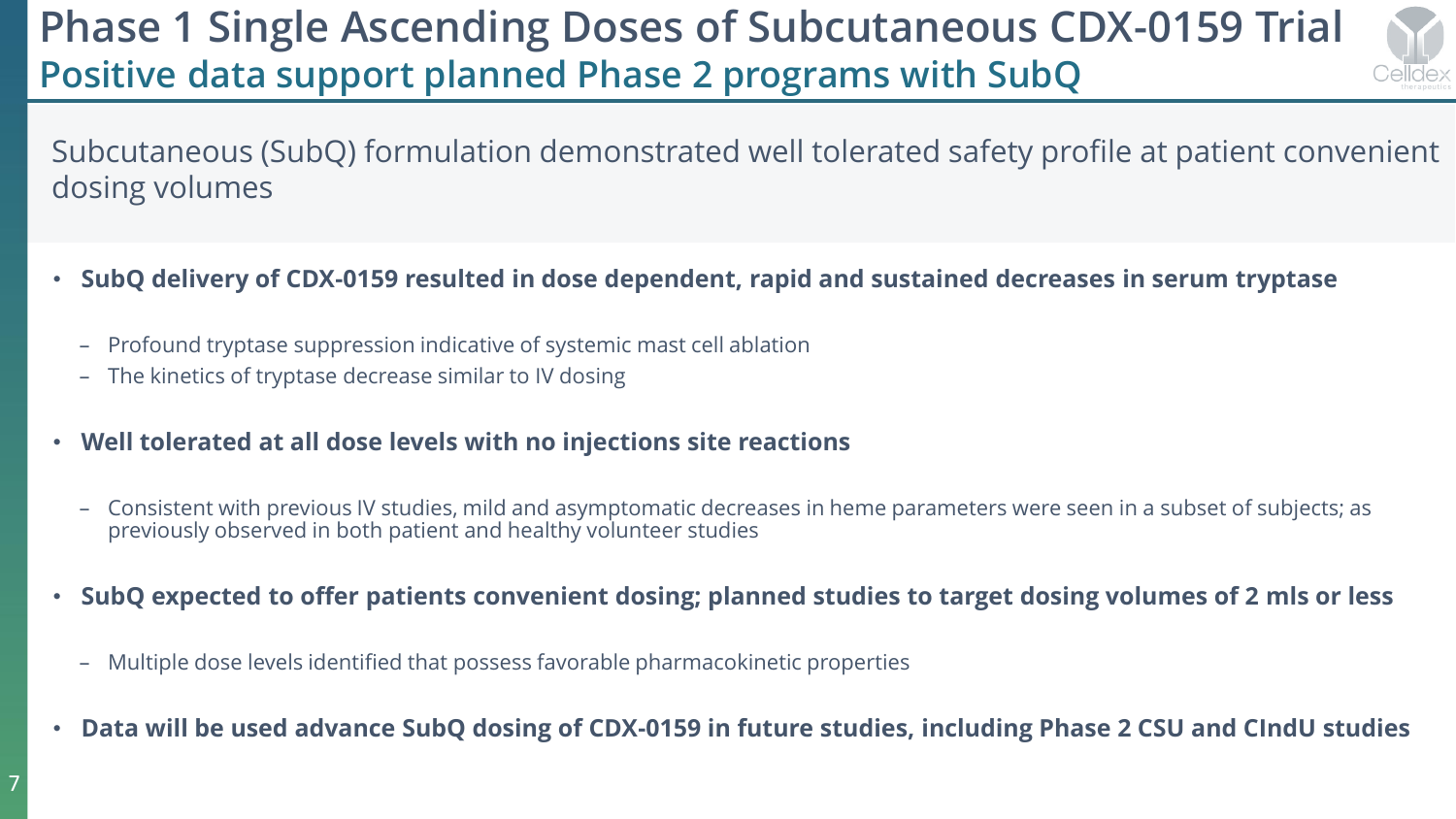# **CDX-0159 SubQ Resulted in Dose-Dependent Tryptase Suppression**

- Dose-dependent, rapid and sustained decreases in serum tryptase
- Profound tryptase suppression indicative of systemic MC ablation

**SubQ CDX-0159 Dose Dependent Serum Tryptase Suppression**

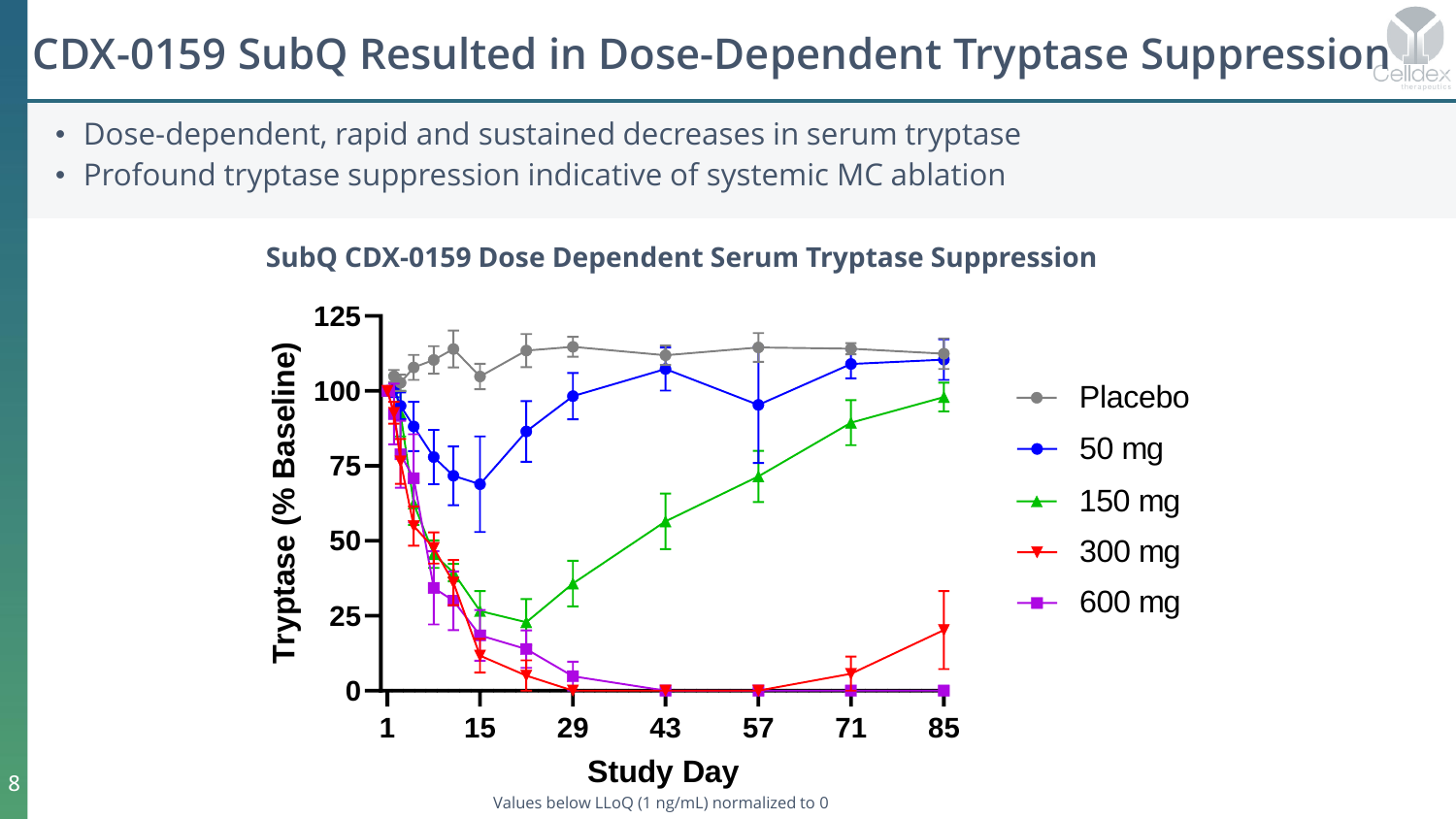# **Serum Tryptase Kinetics in SubQ Formulation Comparable to IV**



- SubQ tryptase reduction kinetics are comparable to IV formulation used in previous clinical studies to date
- SubQ tryptase decreases were rapid and not significantly delayed relative to IV administration

**Comparison of Serum SubQ (300 mg) and Serum IV (3 mg/kg) Tryptase Kinetics**

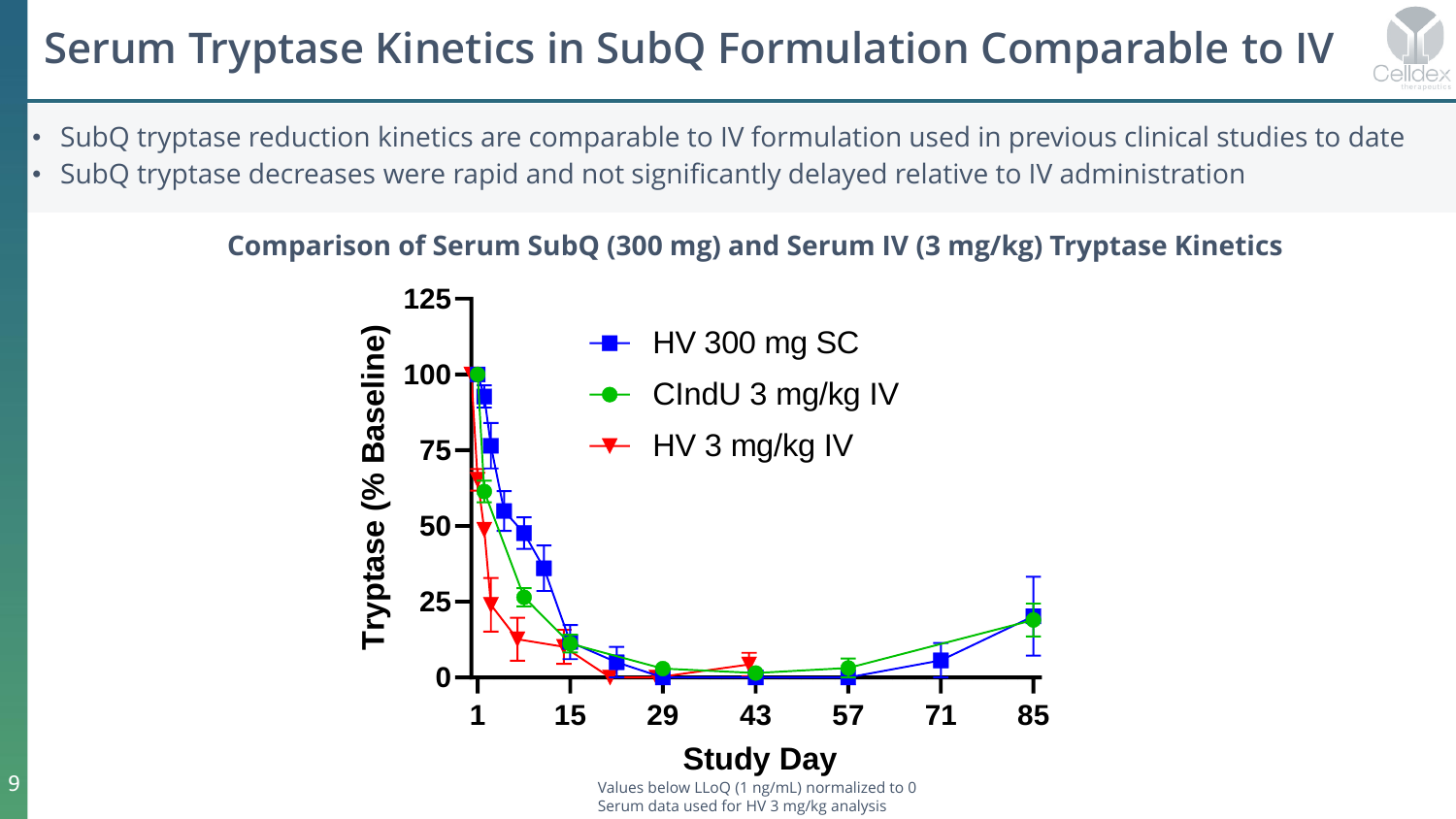## **CDX-0159 SubQ Resulted in Dose Dependent Increase in SCF**

- SCF levels increase rapidly and mirror tryptase dose response
	- Plateau of effect implies systemic stem cell factor blockade
- SubQ kinetics of SCF increase are comparable to the IV formulation

### **SubQ CDX-0159 Dose Dependent Increase in SCF Comparison of Plasma SCF Kinetics**

# **SubQ (300mg) and IV (3mg/kg)**



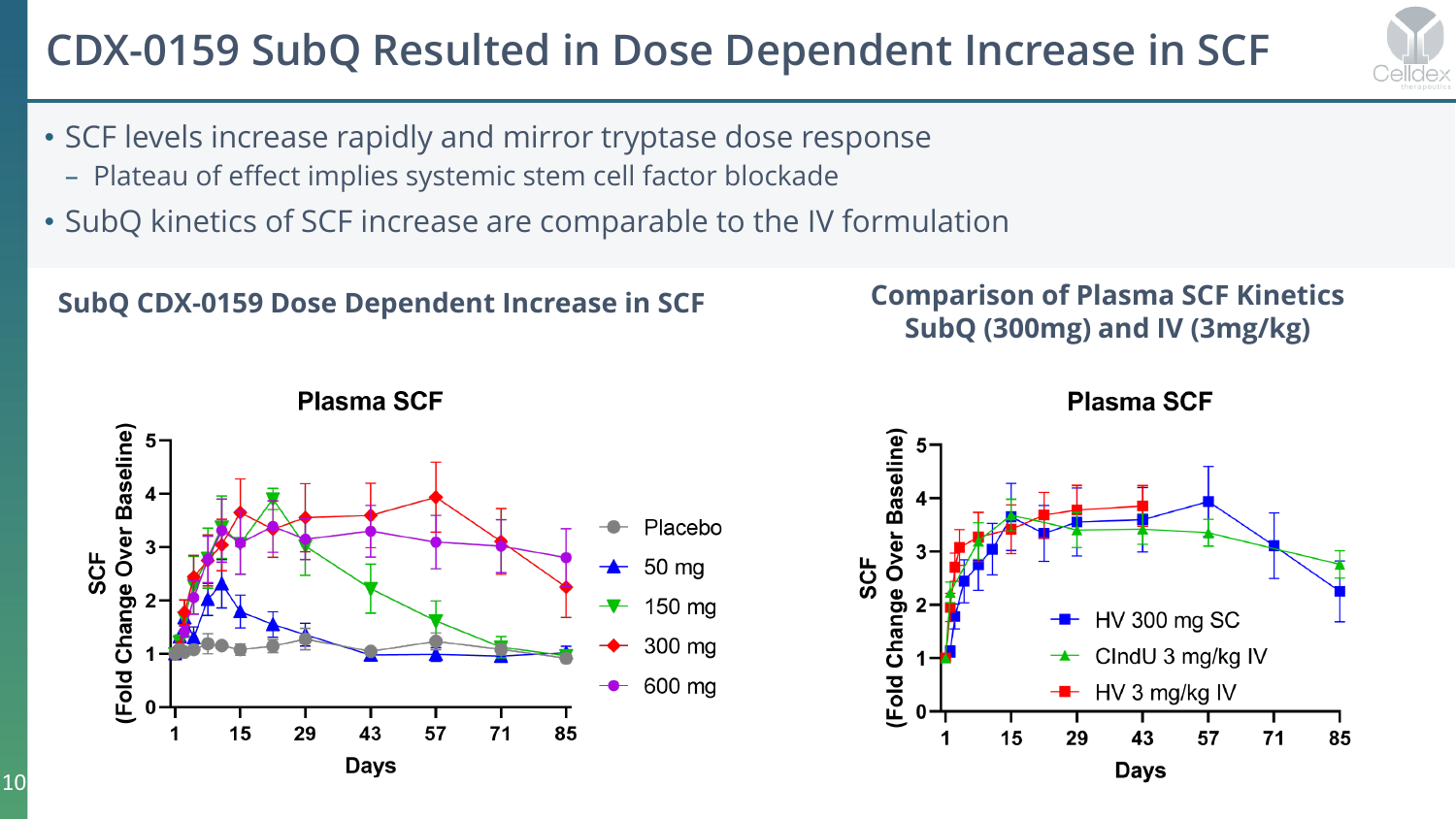### **Favorable SubQ Preliminary Pharmacokinetic Properties**



• Preliminary data demonstrate sufficient exposures to lead to tryptase suppression levels in line with previous IV studies



\*Pharmacokinetic data through day 42 only completed for these cohorts

11

\*\*Pharmacokinetic data for IV are means from HV Phase 1 IV Study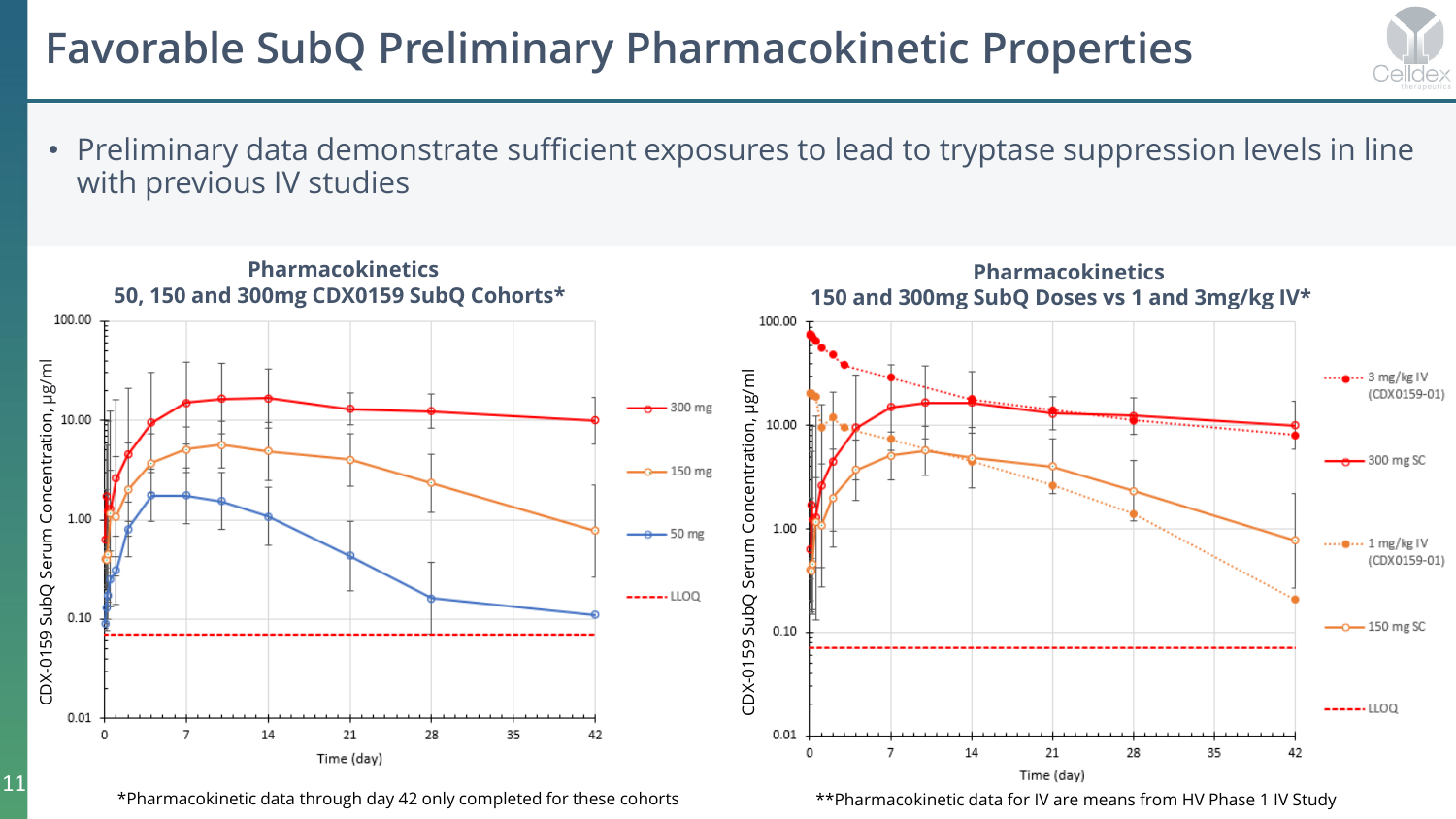## **CDX-0159 SubQ Demonstrates a Favorable Safety Profile**



- SubQ formulation was well tolerated at all dose levels
- No injection site reactions
- Most treatment adverse events were grade 1 and **resolved quickly during the study without treatment**
- Only 3 treatment adverse events were grade 2 (dermatitis contact, stomatitis and urticaria)

| <b>Preferred Term</b> | 50 <sub>mg</sub><br>$(n=6)$ | <b>150mg</b><br>$(n=6)$ | <b>300mg</b><br>$(n=6)$ | <b>600mg</b><br>$(n=6)$ | <b>All 0159</b><br>$(n=24)$ | <b>Placebo</b><br>$(n=8)$ |
|-----------------------|-----------------------------|-------------------------|-------------------------|-------------------------|-----------------------------|---------------------------|
| Any event             | 1(17%)                      |                         | 1(17%)                  | $3(50\%)$               | 5(21%)                      | 1(13%)                    |
| Headache              |                             |                         | 1(17%)                  |                         | 1(4%)                       |                           |
| Dermatitis contact    | 1(17%)                      |                         |                         |                         | 1(4%)                       |                           |
| Hair color changes    |                             |                         |                         | 1(17%)                  | 1(4%)                       |                           |
| Oropharyngeal pain    |                             |                         |                         | 1(17%)                  | 1(4%)                       |                           |
| <b>Pruritus</b>       |                             |                         |                         | 1(17%)                  | 1(4%)                       |                           |
| <b>Stomatitis</b>     |                             |                         |                         | 1(17%)                  | 1(4%)                       |                           |
| <b>Urticaria</b>      |                             |                         |                         | 1(17%)                  | 1(4%)                       |                           |
| Chapped lips          |                             |                         |                         |                         | $0(0\%)$                    | 1(13%)                    |

### **All Treatment<sup>1</sup> Related Adverse Events**

<sup>1</sup>Events considered at least possibly related to treatment by treating investigator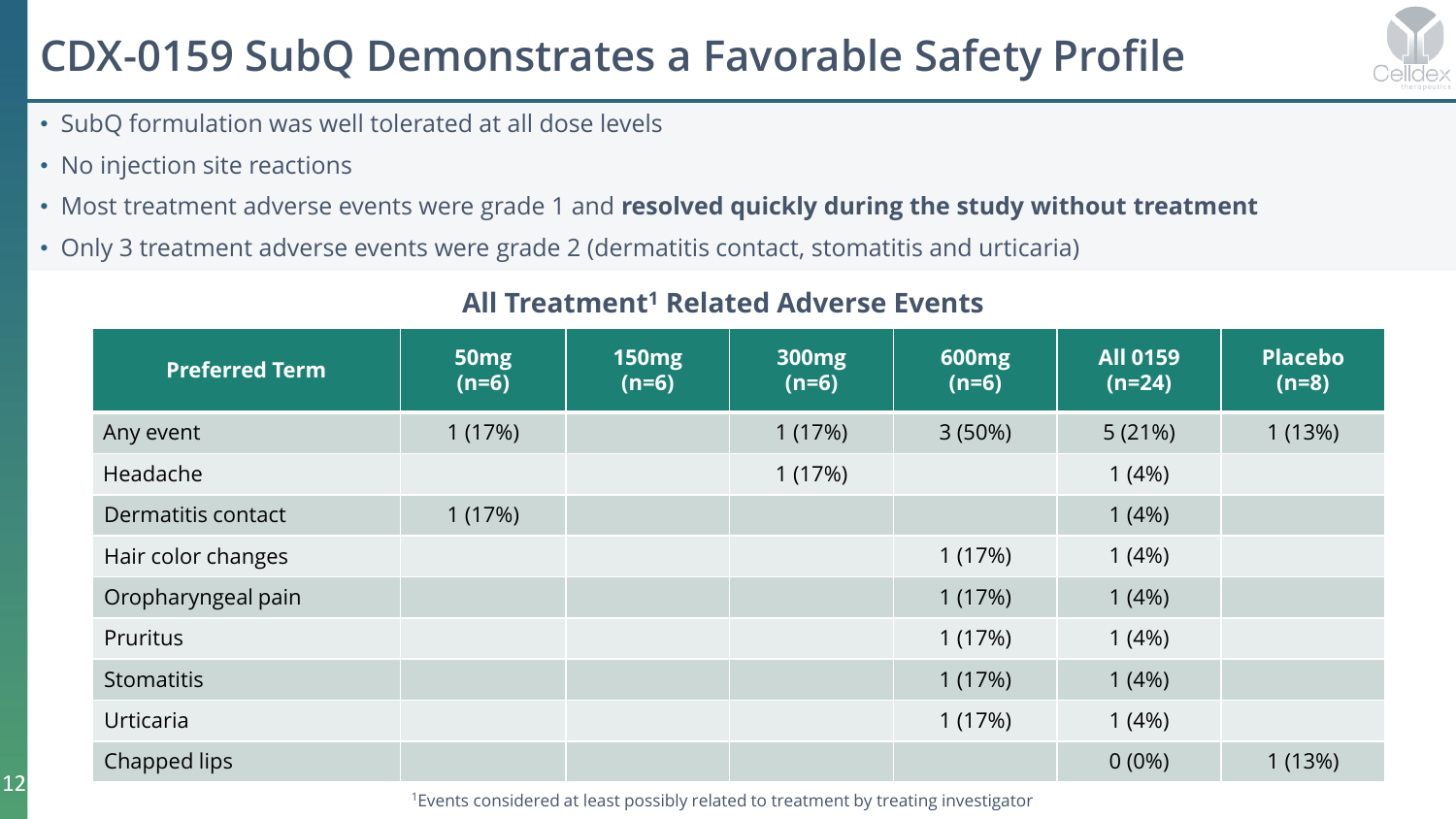### **Hematology Results Consistent with Prior Studies**

• Findings consistent with earlier IV studies; mild and asymptomatic decreases in heme parameters

;ellde;

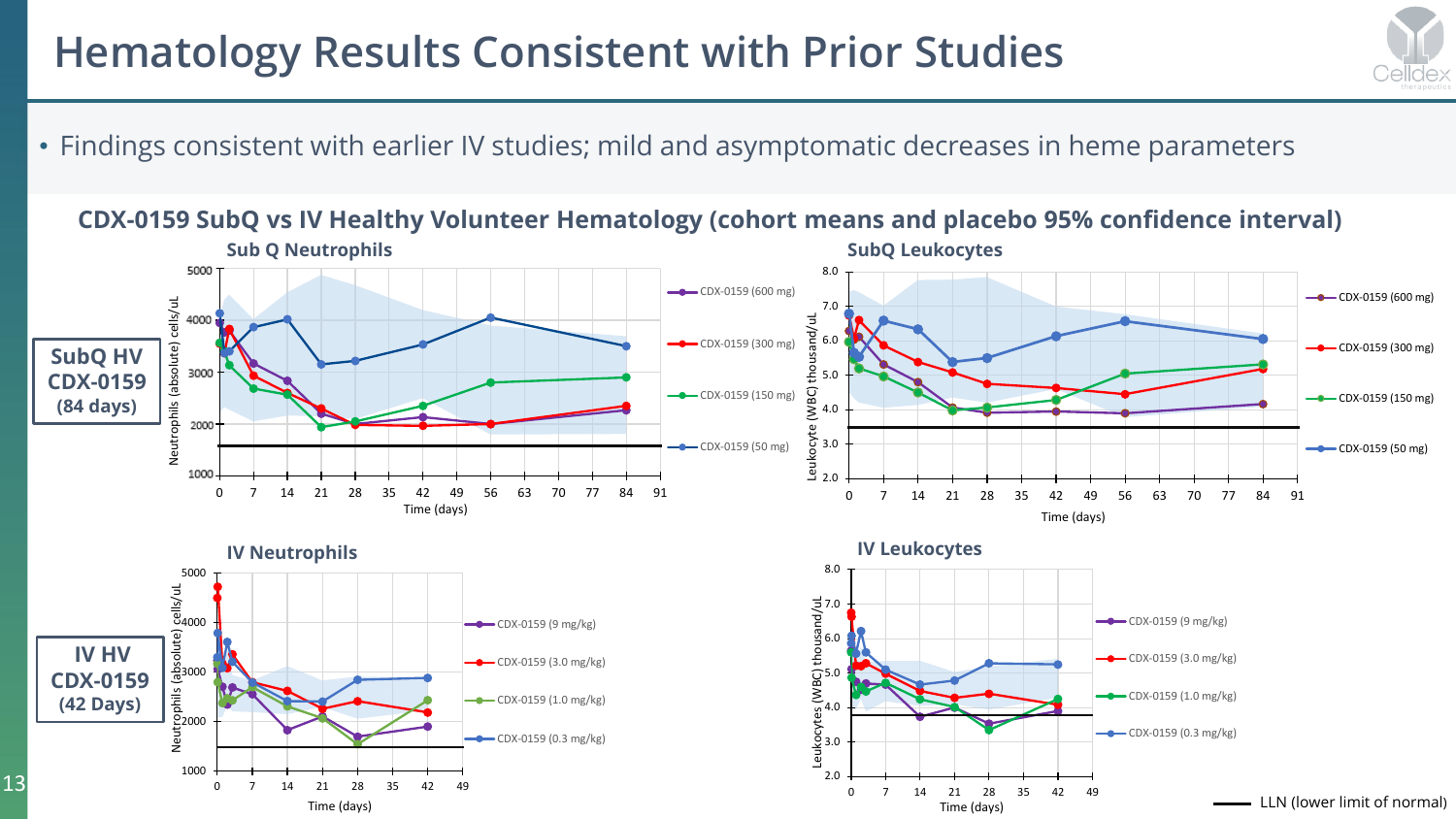

# **Completed Phase 2 Readiness Activities**

**6 Month Chronic Toxicology Study**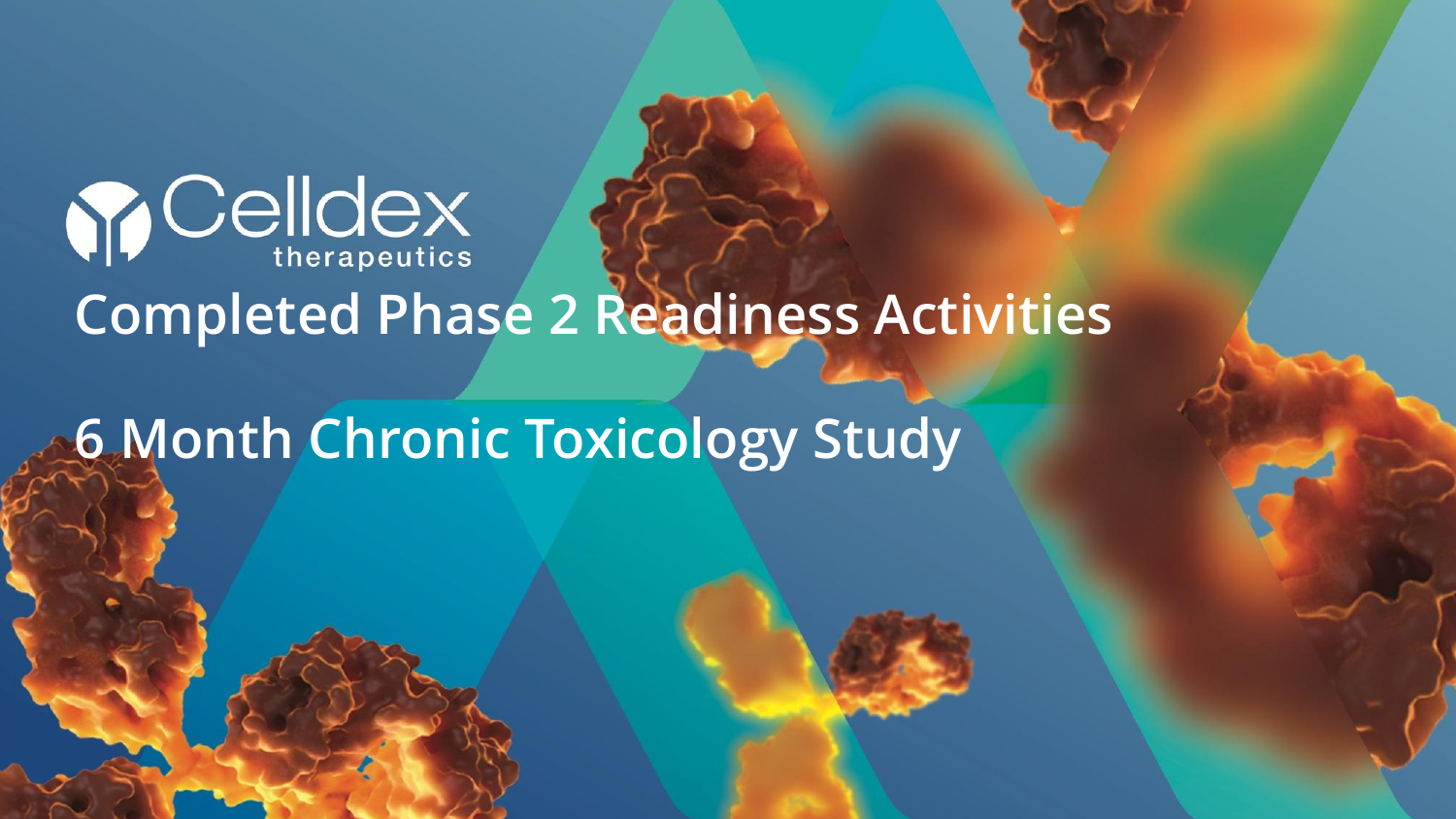

### Results strongly support initiation of Phase 2 urticaria studies and future indications

Celldex has completed in life dosing of 6 month chronic toxicology study to support long term dosing:

- $\checkmark$  As expected and consistent with other KIT-targeting agents, impact on spermatogenesis was observed which is anticipated to be fully reversible upon clearance of the antibody
- $\checkmark$  No other clinically adverse findings were reported in the study
- ✓ Extended dosing (13 and 26 weeks) did not further impact hematology; data were consistent with prior results and within normal range
- $\checkmark$  Data support expectation that chronic dosing will prolong, but not enhance effects of KIT suppression
- $\checkmark$  As planned, a subset of the study will continue to be followed beyond clearance of the CDX-0159 antibody to study completion; Celldex plans to update data in late 4Q22

#### • **Phase 2 studies in CSU and CIndU expected to initiate 2Q22**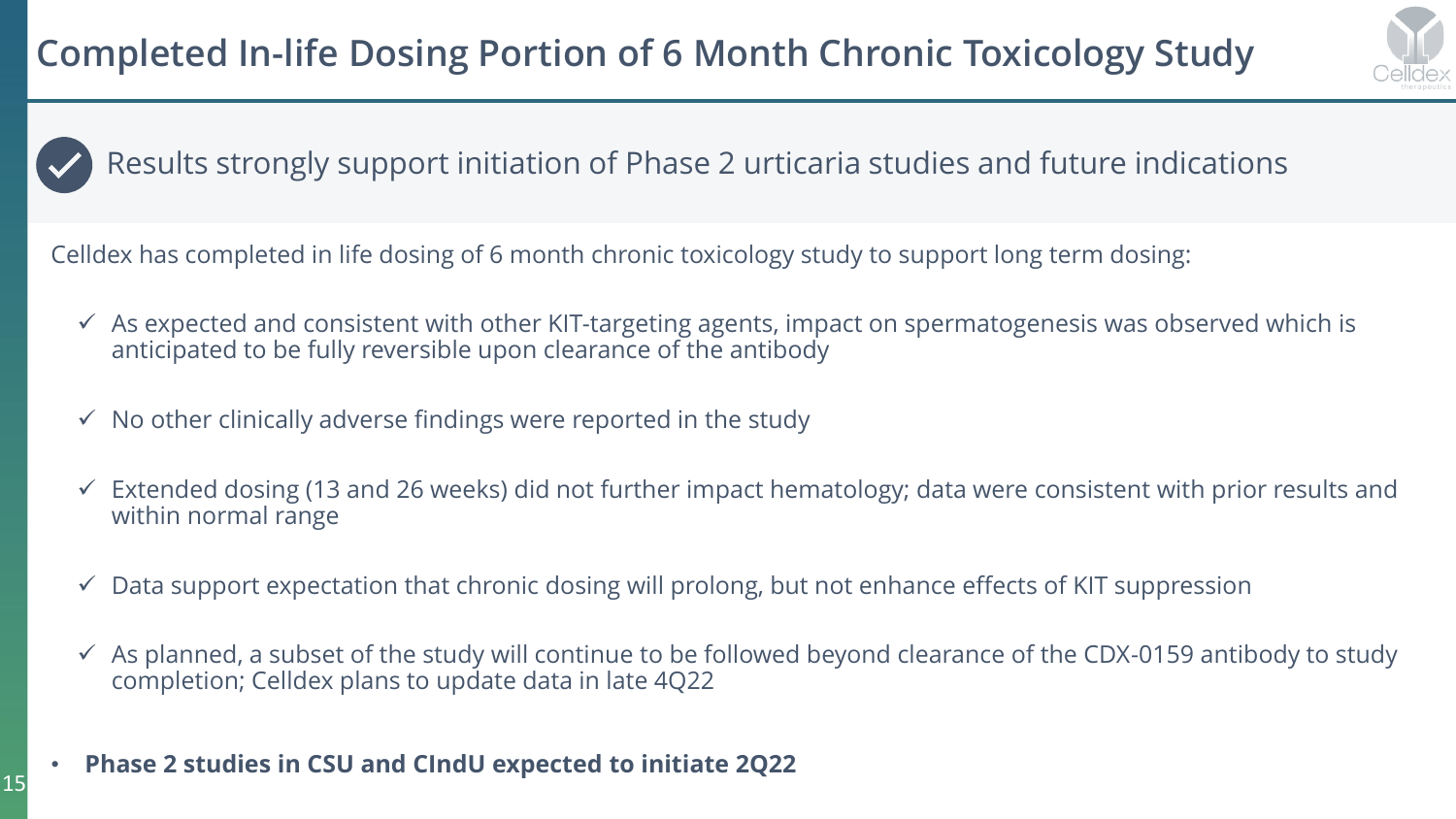

# **2022 Development Plans**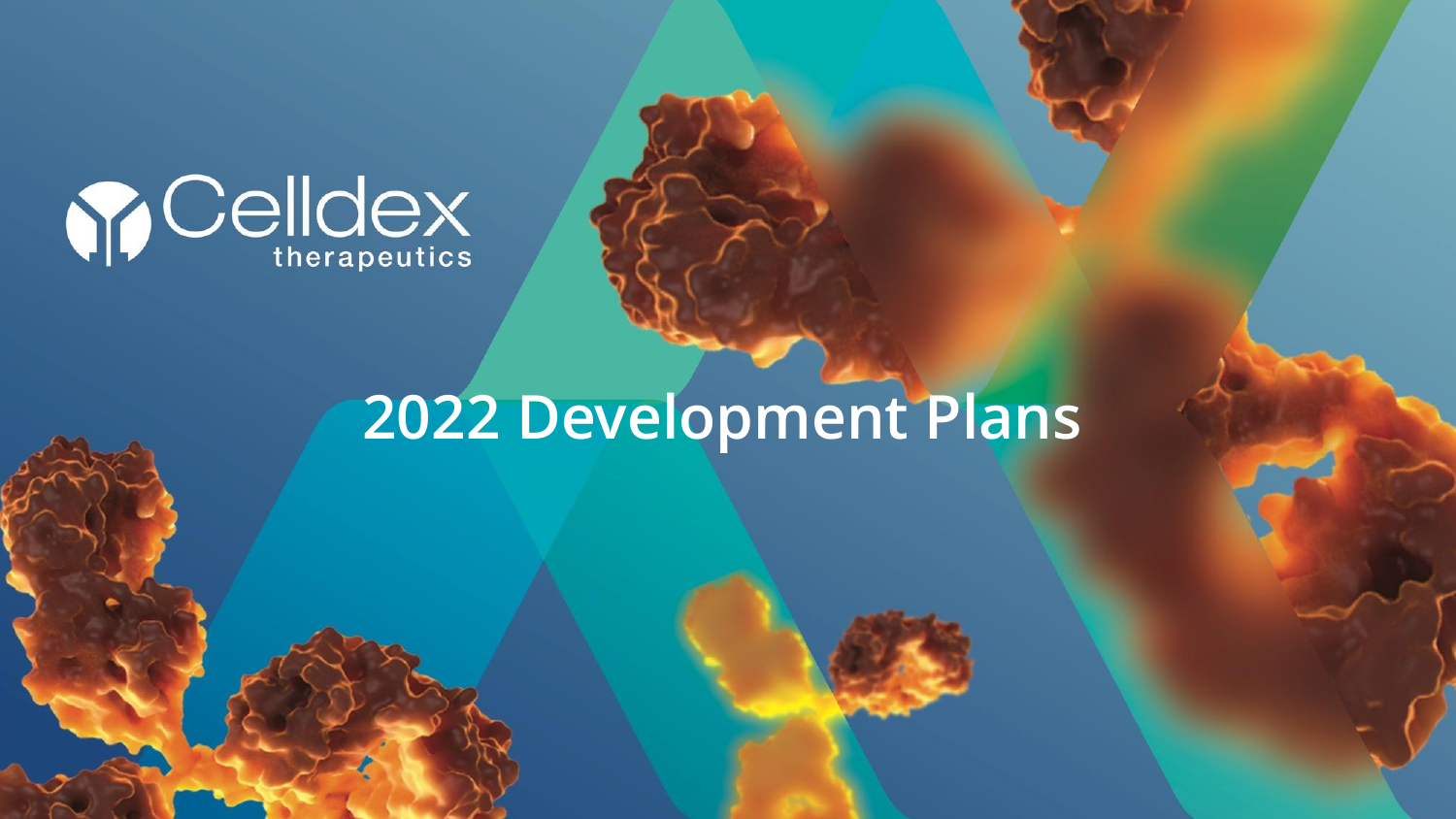### **CDX-0159 Planned Development Timeline**



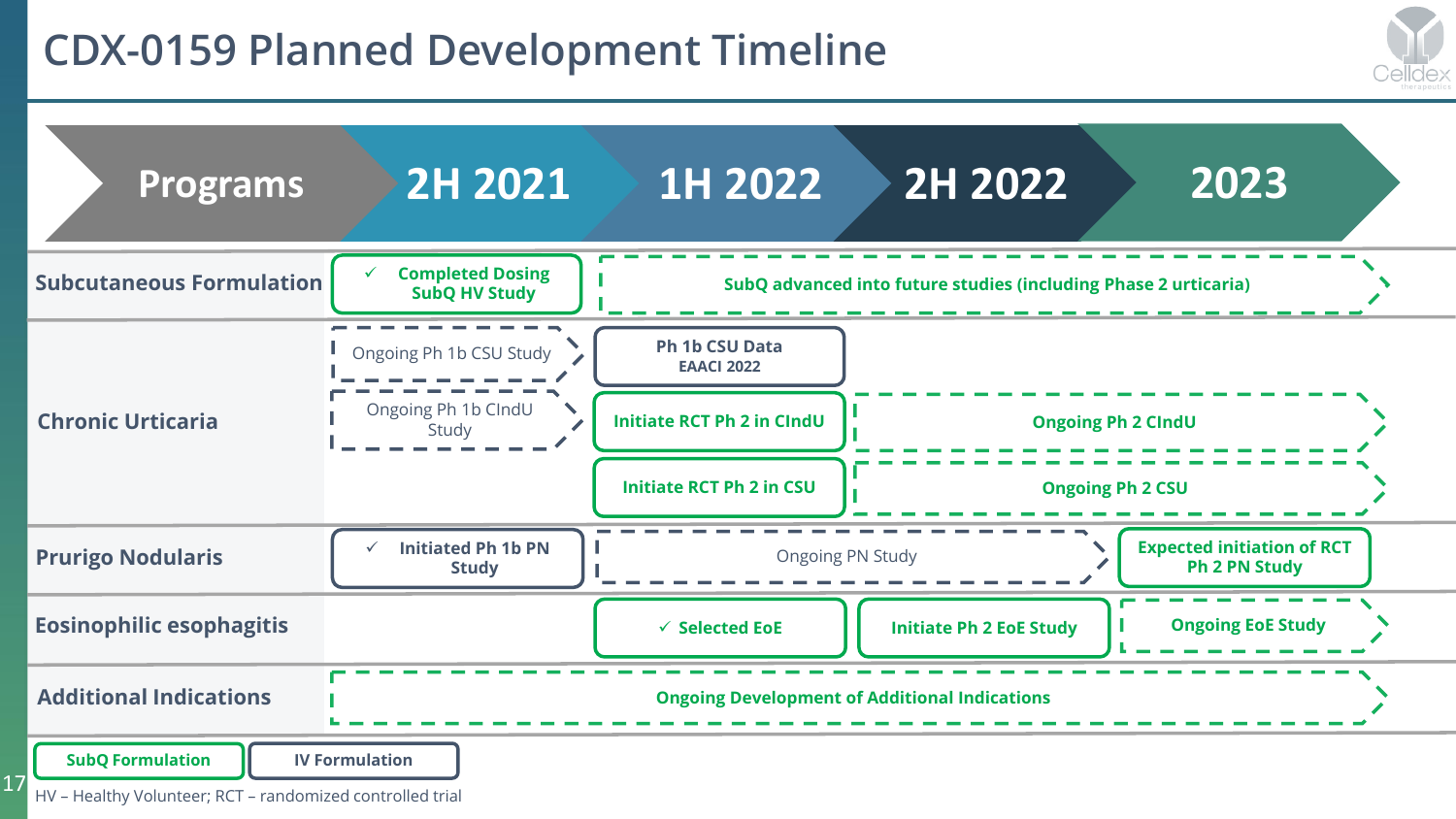

# **CDX-0159 Clinical Development Expansion:**

# **Eosinophilic Esophagitis (EoE)**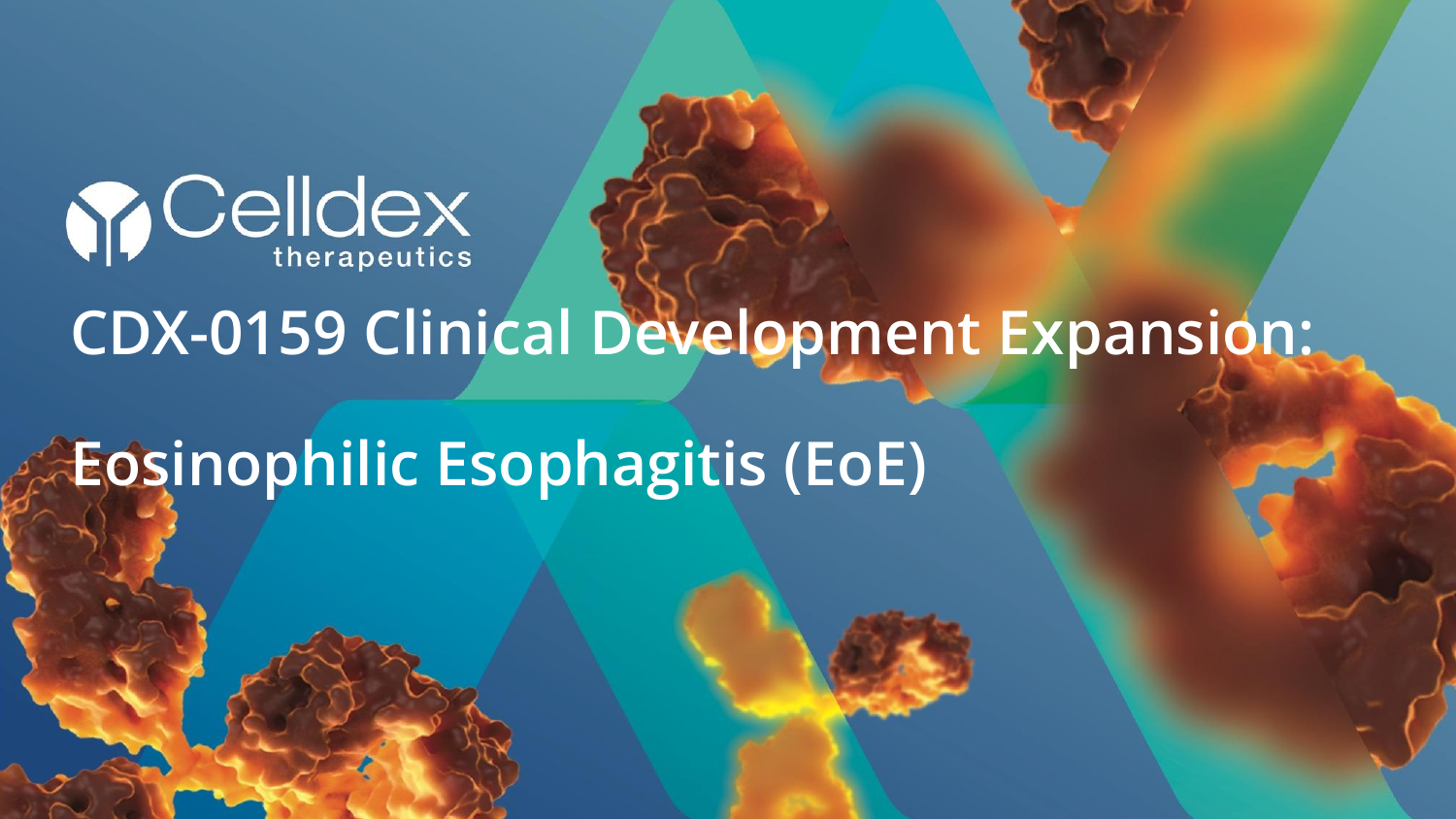### **CDX-0159 Expands into Eosinophilic Esophagitis (EoE) Fourth Indication and Additional Disease Setting with Mast Cell Involvement**



EoE is the most common type of eosinophilic gastrointestinal disease, a chronic inflammatory disease of the esophagus characterized by the infiltration of eosinophils

- Chronic inflammation can result in trouble swallowing, chest pain, vomiting and impaction of food in the esophagus a medical emergency
- Currently, there are limited treatment options for EoE
	- Individuals often participate in an elimination diet to identify potential food allergens that may contribute to EoE, avoid difficult to swallow foods and undergo esophageal dilation
	- While not approved for EoE, proton pump inhibitors and the swallowing of topical corticosteroids are also used to address the disease
- Industry sources estimate there are approximately 160,000 patients in the United States with EoE who have undergone treatment within the last 12 months and, of these, approximately 48,000 would be biologic-eligible
- Several studies have suggested that mast cells may be an important driver in the disease
- Given the lack of effective therapies for EoE and CDX-0159's potential as a mast cell depleting agent, we believe EoE is an important indication for future study
- **Phase 2 study expected to initiate 2H22**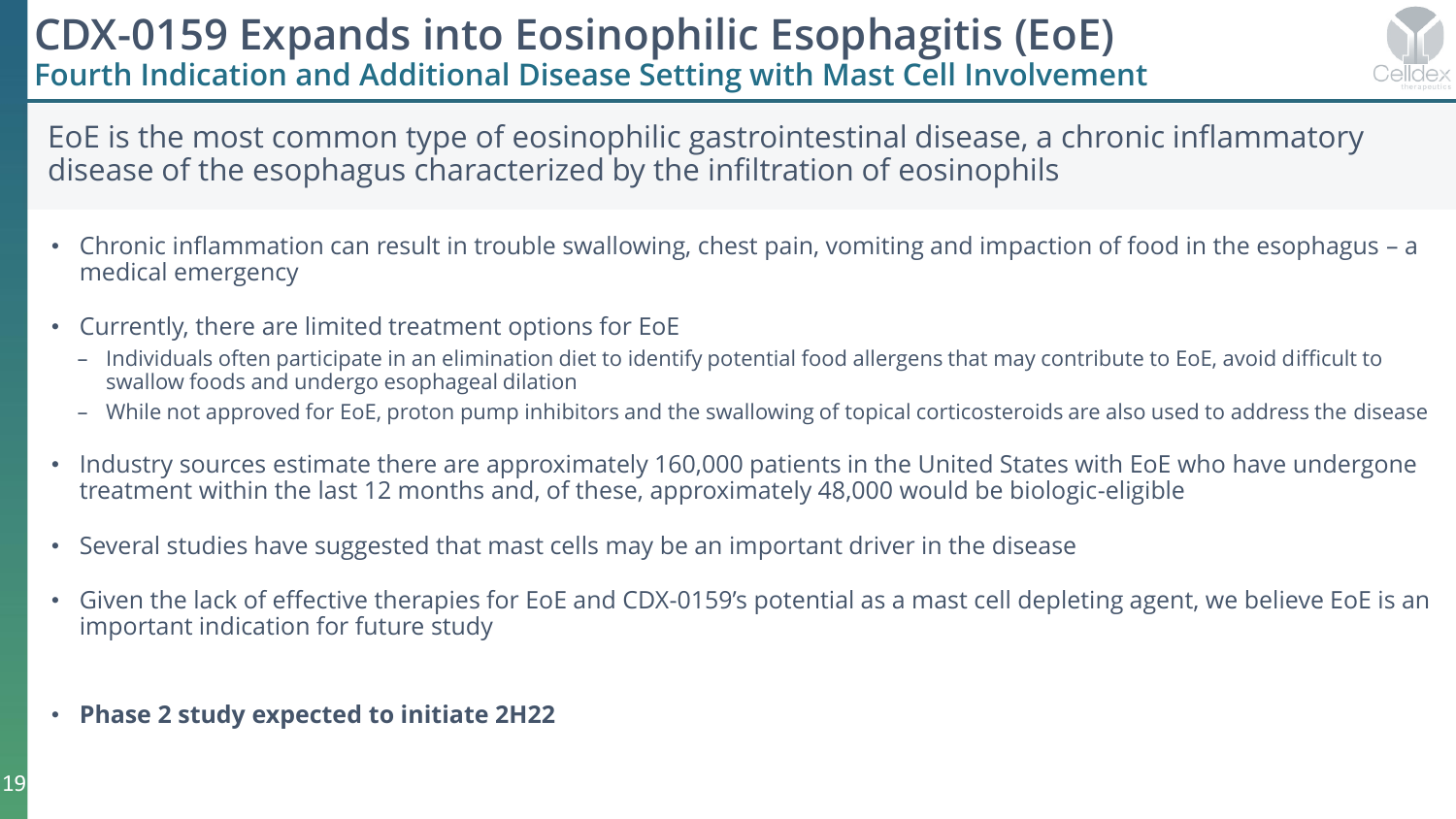## **Strong Evidence for Mast Cell Involvement in EoE**



### Potential for CDX-0159 in EoE driven by robust established and emerging scientific evidence

- Mast cells are significantly increased in biopsies of the esophagus in patients with EoE, including the esophageal epithelium
- There is also strong evidence of mast cell activation and degranulation, which is known to promote inflammation, immune infiltration and fibrosis associated with the disease
- Mast cells are associated with EoE-specific molecular signatures
- Mast cell reduction observed with steroids or anti-IL5 treatment has been correlated with symptom improvement and in treatment refractory EoE a lack of mast cell reduction has been observed in some studies
- Well-described reciprocal regulation of mast cells with eosinophils (inflammation/tissue remodeling) and sensory neurons (pain)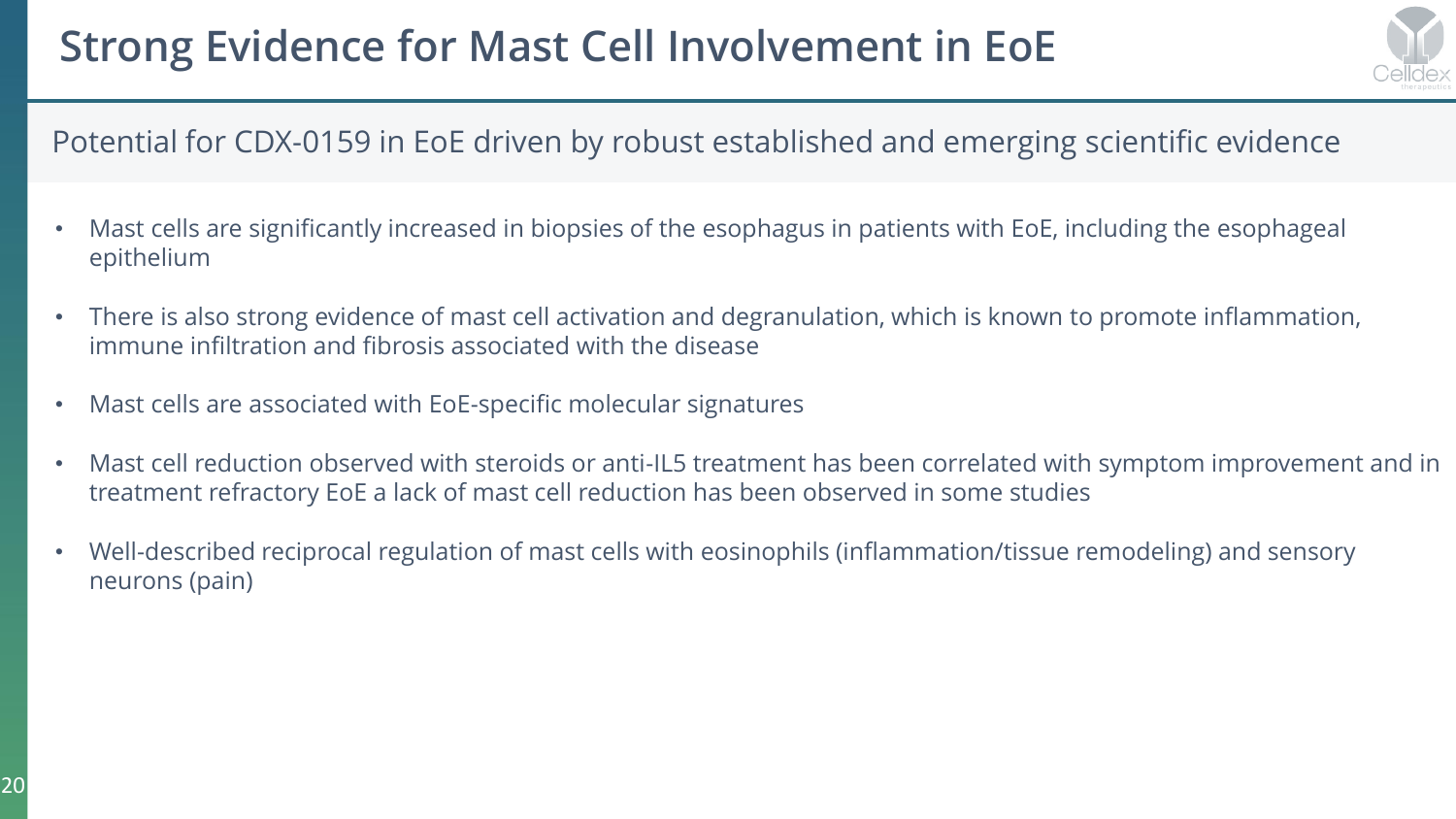

# **2022 Milestones**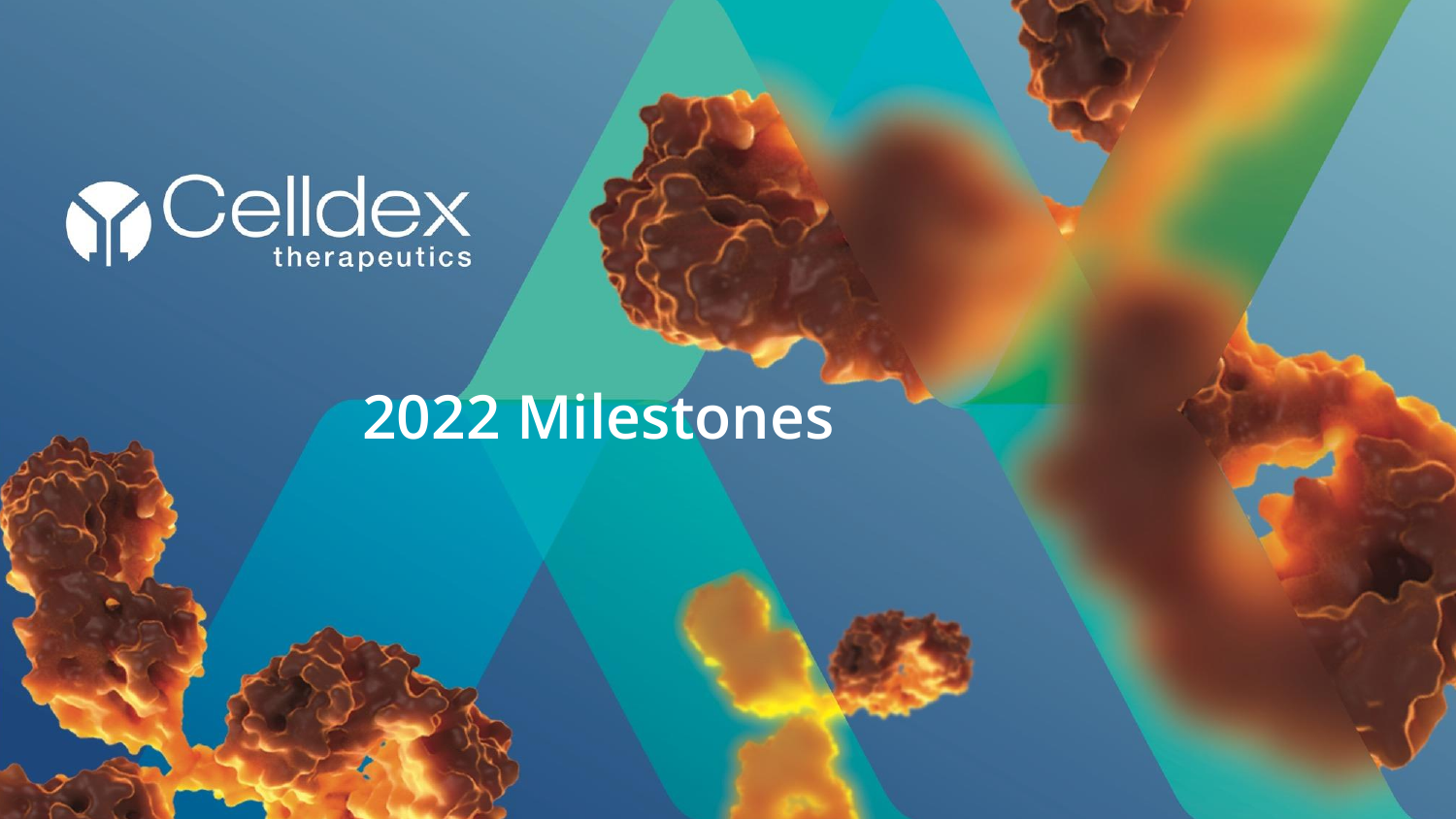

CDX-0159 profile suggests a potential treatment option which could represent a significant advancement over current standard of care in the treatment of diseases with mast cell involvement

- ✓ **Convenient administration route for patients:** subcutaneous formulation manufacturing activities completed
- ✓ **Favorable safety profile:** generally well tolerated, any KIT targeting related impacts expected to be reversible
- ✓ **Profound responses:** after single dose, 95% complete response rate in CIndU<sup>1</sup>
- $\checkmark$  **Rapid:** complete responses were experienced by 7/10 ColdU patients at week 1 and 7/8 SD patients at week  $4^2$
- $\checkmark$  **Durable after single dose:** median duration of response 77+ days in ColdU and 57+ days in SD<sup>3</sup>
- $\checkmark$  **Novel mechanism:** depletion of mast cells indicates potential to impact other diseases with mast cell involvement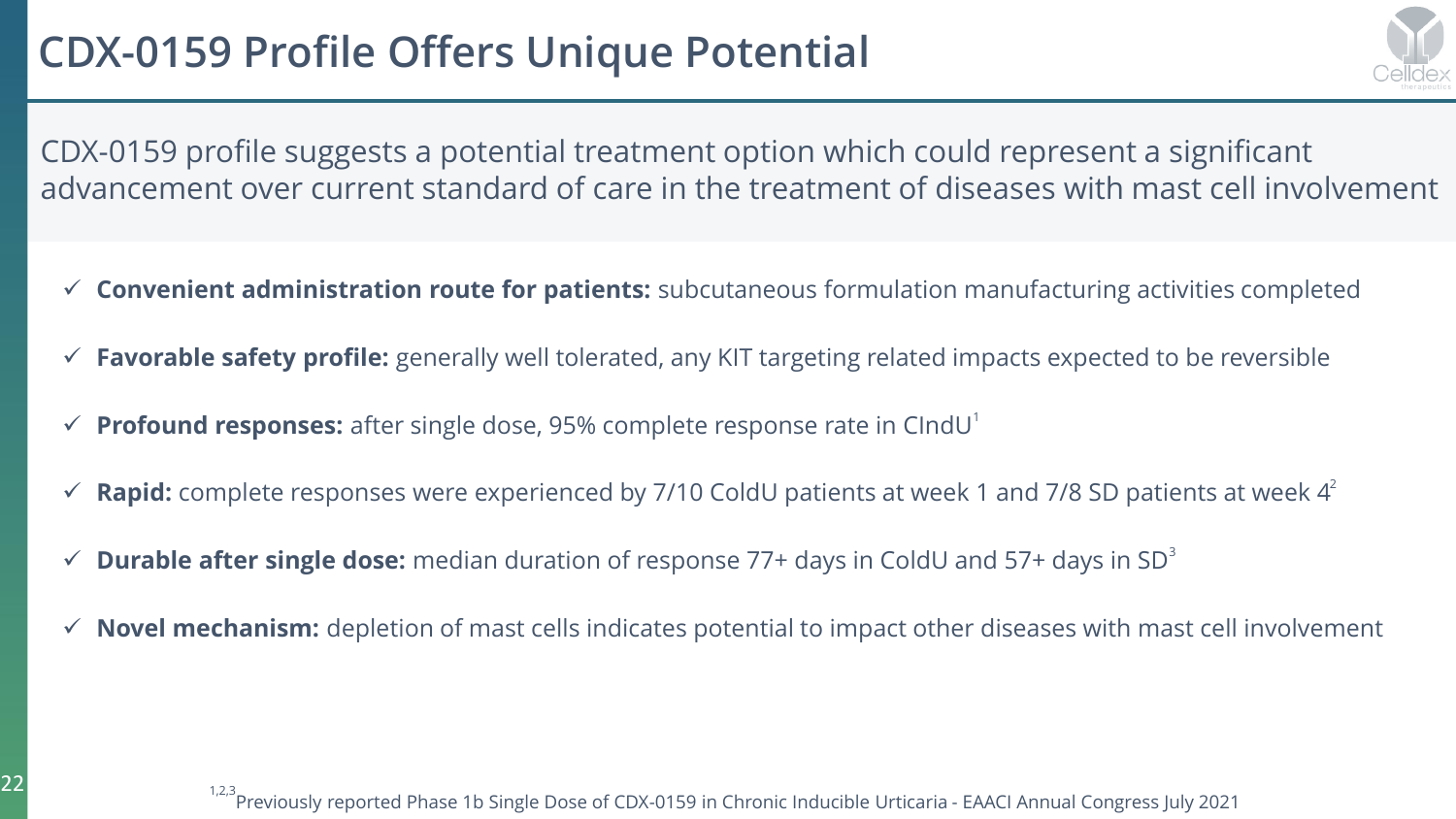

### Programs and Anticipated Milestones

### **Inflammation**

### **CDX-0159**

- July 2022 Ph 1b CSU Data (0.5, 1.5 and 3 mg/kg dosing cohorts expected to be presented at EAACI 2022)
- 2Q 2022 Initiate Ph 2 CIndU Study
- 2Q 2022 Initiate Ph 2 CSU Study
- 4Q 2022 Initiate Ph 2 EoE Study

### **Oncology**

#### **CDX-1140**

■ 2022 - Continued SCCHN & NSCLC w/pembro study execution

#### **Bispecific Platform - Next Generation Inflammation & Oncology**

### **CDX-527**

■ 2022 – Continued ovarian cancer study execution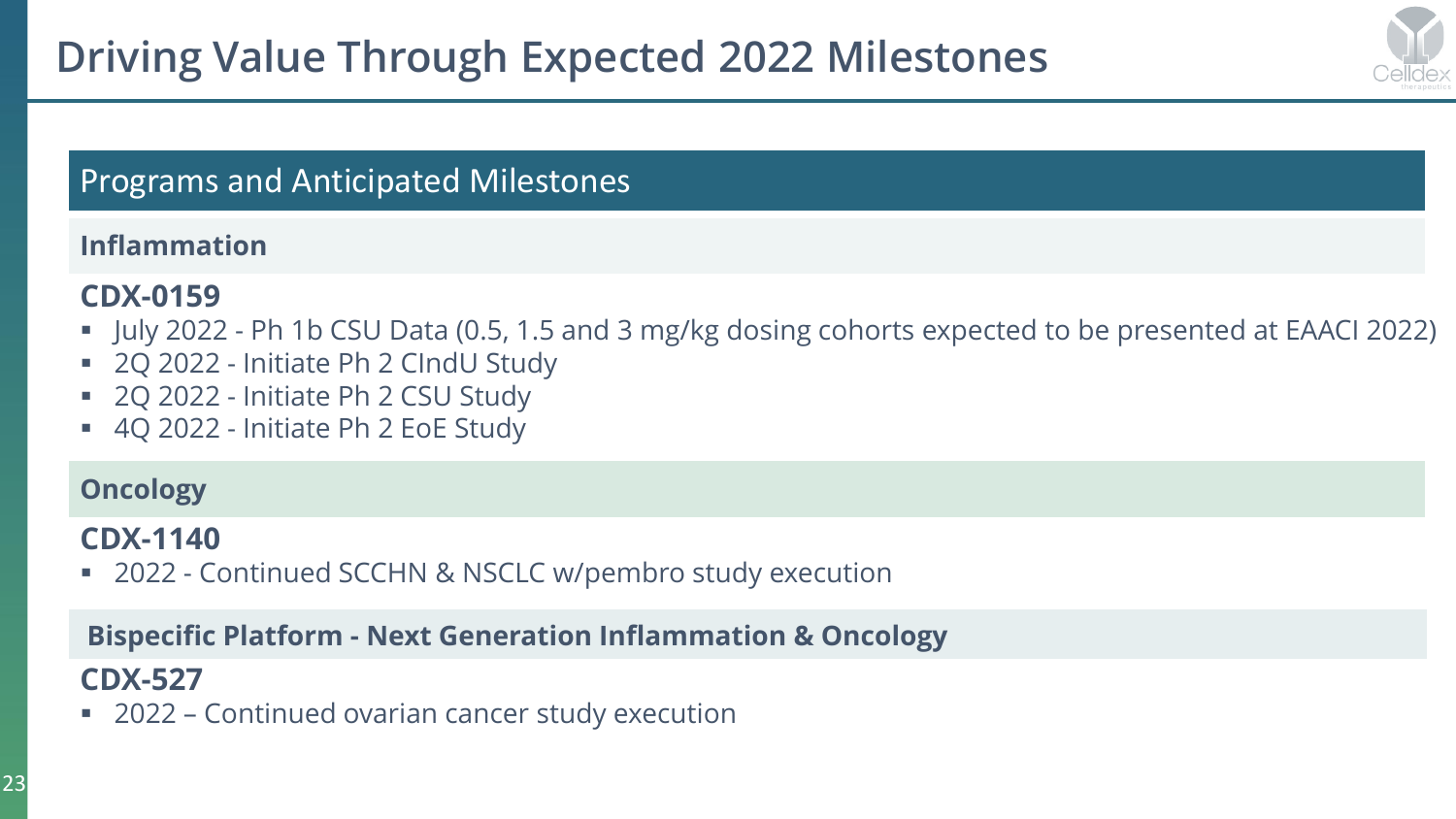